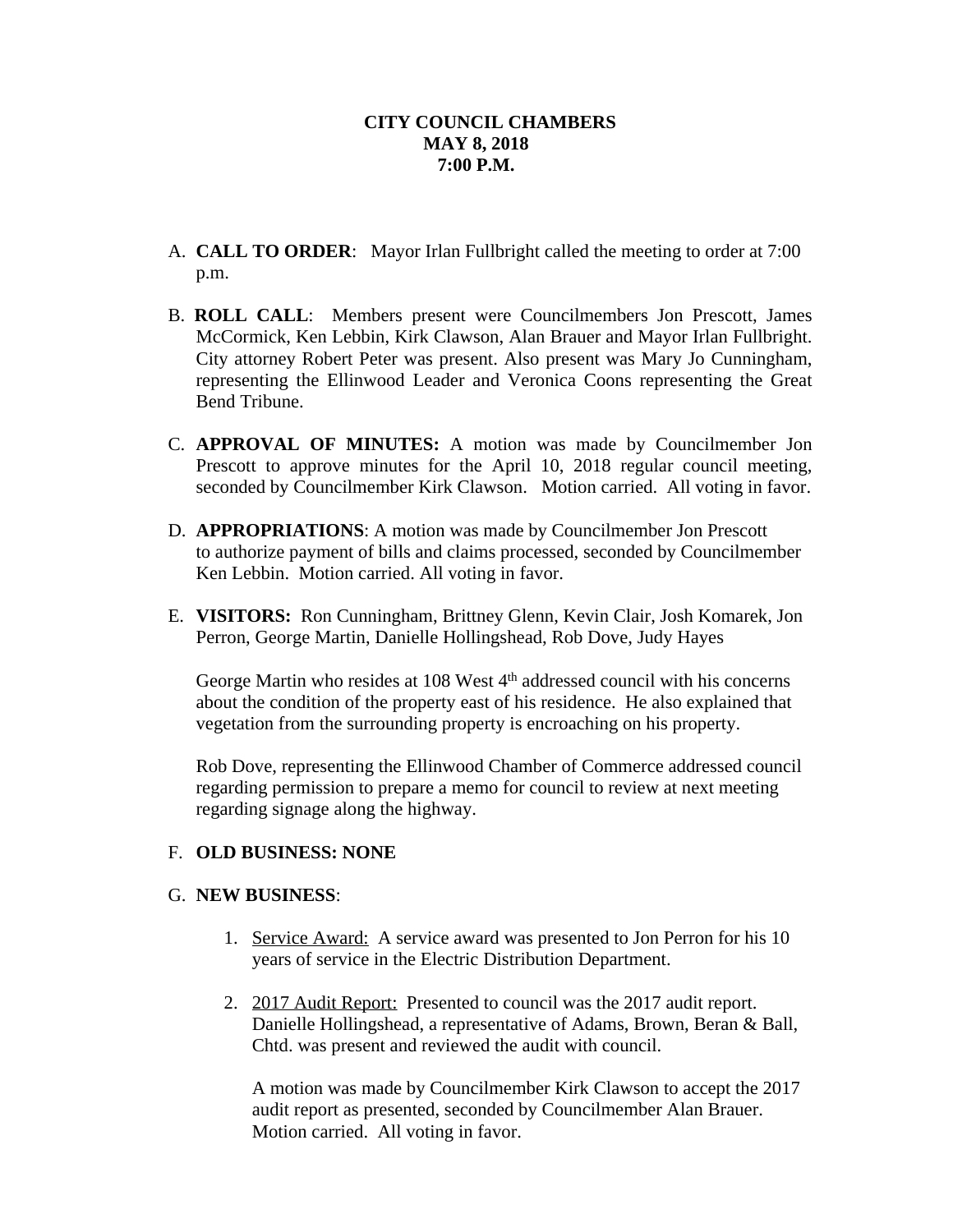3. Ordinance for Consumption of Alcohol on Public Property: Presented to council for review was Ordinance 2018-2, an ordinance that allows for the consumption of cereal malt beverages in the City Park from 4:00 p.m., Thursday, July 19, 2018, through 2:00 a.m. Sunday July 22, 2018 in association with the beverage tent and the After Harvest Festival.

A motion was made by Councilmember Kirk Clawson to approve Ordinance 2018-2, an ordinance exempting certain following described property, the title of which is vested in the City of Ellinwood, Kansas to permit the consumption of cereal malt beverages thereon, as authorized by charter ordinance No. 5 of said city and establishing the time when such exemption shall be effective. Councilmember James McCormick seconded the motion. Motion carried. All voting in favor.

4. Kansas Sidewinders Cereal Malt Beverage Application: Presented to council was an application for a cereal malt beverage license submitted by the Kansas Sidewinders MC for operation of a beverage tent at the After Harvest Festival beginning Thursday, July 19, 2018 at 4:00 p.m. through midnight on Saturday, July 21, 2018.

A motion was made by Councilmember James McCormick to approve the cereal malt beverage application for operation of a beverage tent by the Kansas Sidewinders MC at the After Harvest Festival for Thursday July 19, 2018 beginning at 4:00 p.m. through midnight on Saturday, July 21, 2018 for the licensed premise as outlined in Ordinance 2018-2. Motion seconded by Councilmember Kirk Clawson. Motion carried. All voting in favor.

5. Appointment of KPP Voting Delegates: Each city that has a contract with the Kansas Power Pool (KPP) has a primary voting delegate and alternates. Robert Peter has been the primary delegate for the City since joining the KPP and there is currently no alternate designated. Staff requests council consider appointing City Administrator Chris Komarek as the primary voting delegate and Jon Perron and Robert Peter as alternates.

A motion was made by Councilmember Jon Prescott to approve the appointment of Chris Komarek as the KPP primary voting delegate and Jon Perron and Robert Peter as alternates, seconded by Councilmember Ken Lebbin. Motion carried. All voting in favor.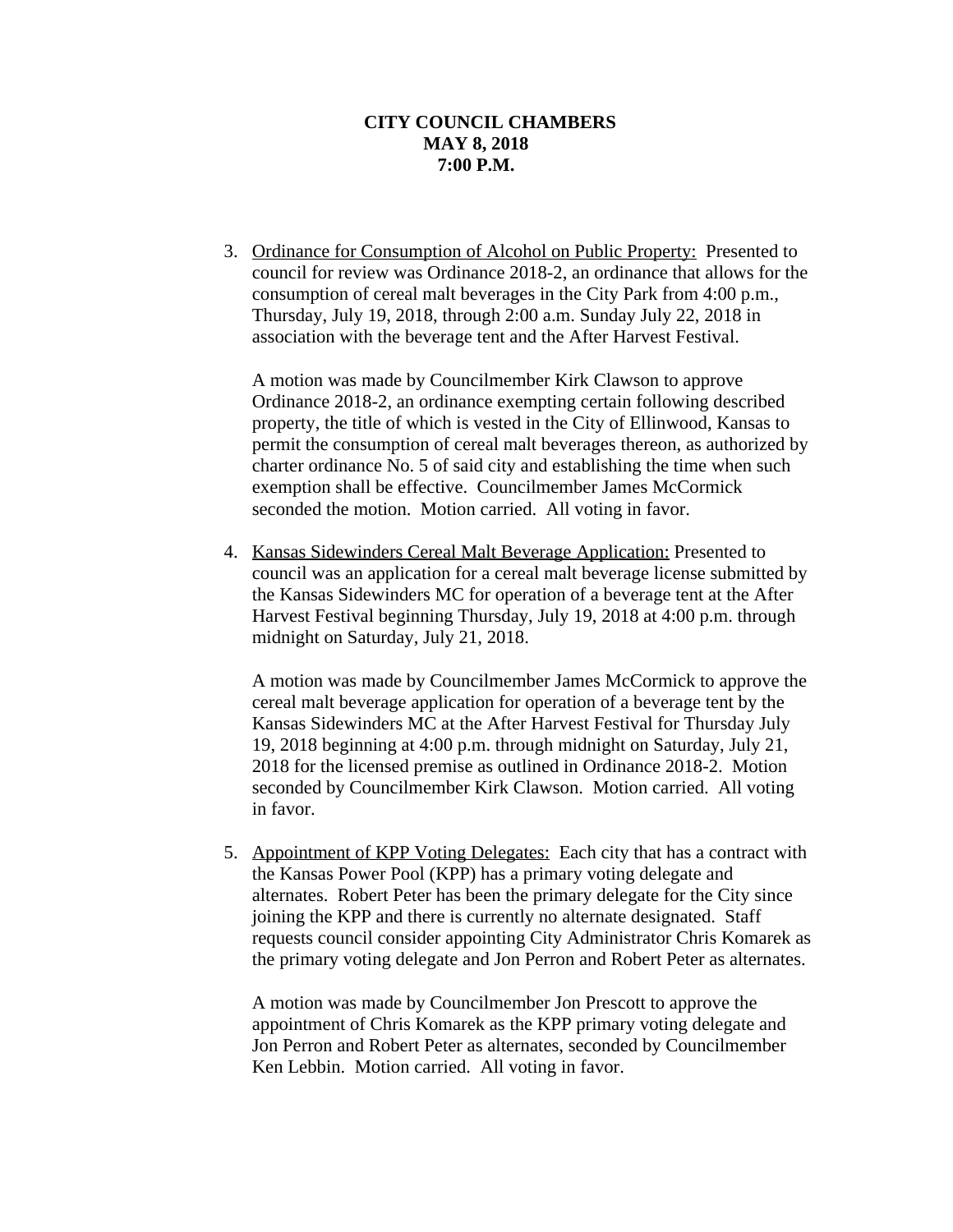6. Approve Additional W  $1<sup>st</sup>$  Street Expenses: Staff explained after the removal of the brick and sub base concrete on West 1st Street it was determined the dirt below was saturated with moisture. It was determined the best course of action was to remove more of the dirt and replace it with crushed concrete to tighten up the base and set it to grade. Due to the immediate time constraint and after consulting with Mayor Fullbright, staff approved the work to be completed to have the project continue. Presented to council was the quote from Stone Sand Co., Inc. for the additional work in the amount of \$17,512.50.

A motion was made by Councilmember Alan Brauer to ratify staff's decision to approve the additional work on West 1st Street in the amount of \$17,512.50 because of time constraints, seconded by Councilmember James McCormick. Motion carried. All voting in favor.

7. Approval of Additional Engineering Cost on Street Project: Presented to council was a cost estimate from EBH & Associates for the on-site survey staking for an estimated cost of \$7935. Staff explained these costs were part of the early construction estimate but they were missed in the bid document, therefore they were not included in the bid.

A motion was made by Councilmember Kirk Clawson to approve the onsite survey staking costs not to exceed the estimated cost of \$7935, seconded by Councilmember Jon Prescott. Motion carried. All voting in favor.

8. Consider Bids for Sale of Tractor: The City advertised the sale of the 1991 backhoe by sealed bids that were to be submitted by 10:00 a.m. on May 4, 2018. The City received several bids as follows:

| Sylvia Township | \$17,000 |
|-----------------|----------|
| John Thomas     | \$15,200 |
| K & T Services: | \$13,501 |

A motion was made by Councilmember James McCormick to approve the sale of the 1991 backhoe to the high bidder of Sylvia Township in the amount of \$17,000, seconded by Councilmember Kirk Clawson. Motion carried. All voting in favor.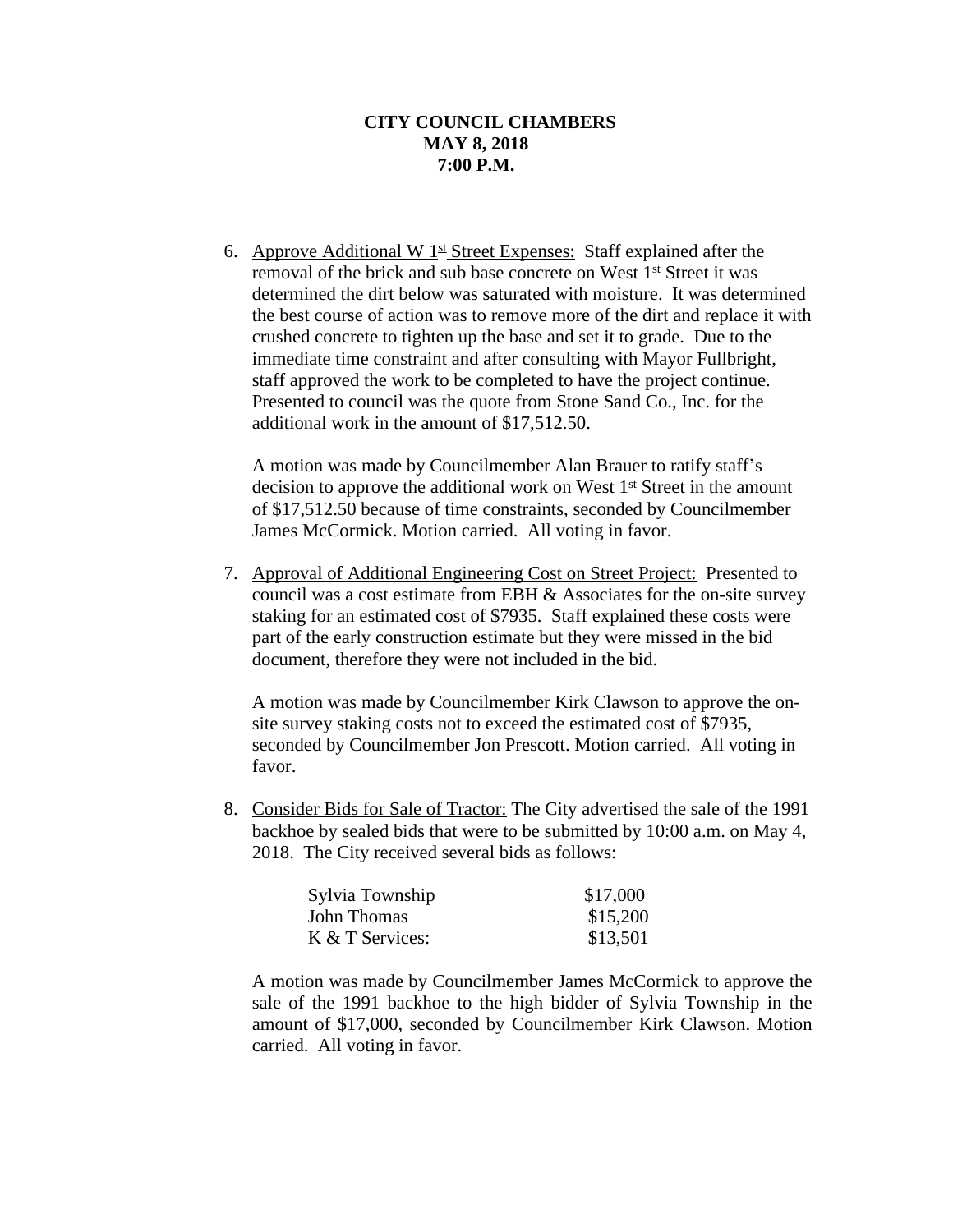9. Consider Bids for Sale of Truck: The City advertised the sale of the 1988 Ford pick-up by sealed bids that were to be submitted by 10:00 a.m. on May 4, 2018. The City did not receive any bids at the time of the bid opening.

Staff explained a bid was received after the cut off date and time. The bid was from Jace McKinney for \$50. A motion was made by Jon Prescott to accept the bid from Jace McKinney for \$50, seconded by Councilmember James McCormick. Motion carried. All voting in favor.

10. Consider Purchase of Wing Mower: Staff explained the large bat wing mower used to mow the airport and the majority of the drainage ditches is 10 years old and has become a maintenance issue. He also explained more mowing will be done with the addition of the KDOT detention pond and the 1 mile of waterway on the new flood control. Presented to council were the following bids:

BTI–John Deere CX15 Flex-Wing Rotary mower (net of trade-in) \$12,950 Straub International -Landpride RCM6615 (net of trade-in) \$12,550

Staff would prefer the John Deere mower because of additional safety features on the mower and the ease of getting parts.

A motion was made by Councilmember Jon Prescott to approve the bid from BTI in the amount of \$12,950 net of trade-in, seconded by Councilmember Ken Lebbin. Motion carried. All voting in favor.

11. Consider Purchase of Riding Mower: Staff explained the city has three Hustler mowers. These mowers are used in the parks, ball fields, airport hangar area, yards that home owners don't maintain, etc. The 2013 mower has 1250 hours of use and is primarily used for the rough mowing, the 2006 has 1900 hours and is used primarily in the parks, the 1998 model has 3400 hours and is used for rough mowing and mowing at the sewer treatment plant. Staff is requesting council to consider the purchase of a new mower to add to the fleet of mowers. The 1998 model will be kept at the sewer treatment plant. Presented to council were the following quotes from Pro-Green Total Lawn Care:

| 72" Hustler Super-Z Hyperdrive Mower with bagger | \$14,839 |
|--------------------------------------------------|----------|
| 72" Hustler Super-Z Hyperdrive Mower             | \$11,589 |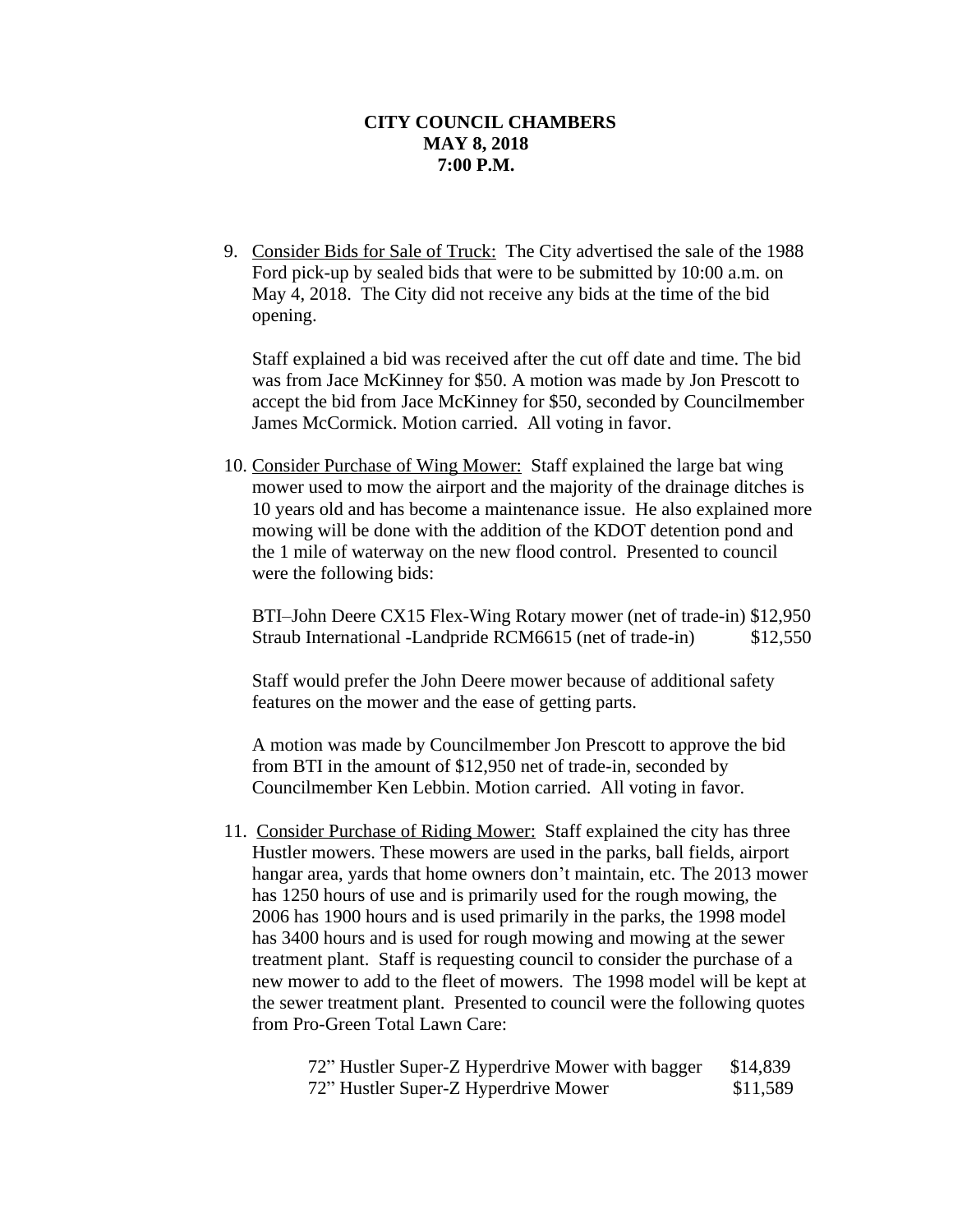A motion was made by Councilmember Ken Lebbin to approve the quote from Pro-Green Total Lawn Care for the 72" Hustler Super-Z mower with bagger in the amount of \$14,839, seconded by Councilmember Kirk Clawon. Motion carried. All voting in favor.

12. Election of Council President: As provided in the Ellinwood City Code, the City Council shall annually elect one of their own body, as "President of the Council." The Council President shall preside at all meetings of the Council in the absence of the Mayor.

A motion was made by Councilmember Kirk Clawson nominating Councilmember Ken Lebbin as Council President, seconded by Councilmember Jon Prescott. Motion carried. All voting in favor.

13. Designation of Official Depository: Each year the Mayor designates, with the consent of council, the institutions that may serve as depositories for City funds. The institutions recommended for this designation are:

Sunflower Bank, N.A. Community Bank of the Midwest

A motion was made by Councilmember Jon Prescott accepting the designations as recommended by Mayor Irlan Fullbright, seconded by Councilmember Ken Lebbin. Motion carried. All voting in favor.

14. Designation of Official Newspaper: Each year the Mayor shall designate, with the consent of Council, the official newspaper for publication of city notices. The Ellinwood Leader is the only operating newspaper in Ellinwood and is recommended for designation as the official newspaper. Staff suggested designating the Great Bend Tribune as an alternate official newspaper.

A motion was made by Councilmember James McCormick accepting the designation of the Ellinwood Leader as primary official newspaper and the Great Bend Tribune as an alternate official newspaper, seconded by Councilmember Kirk Clawson. Motion carried. All voting in favor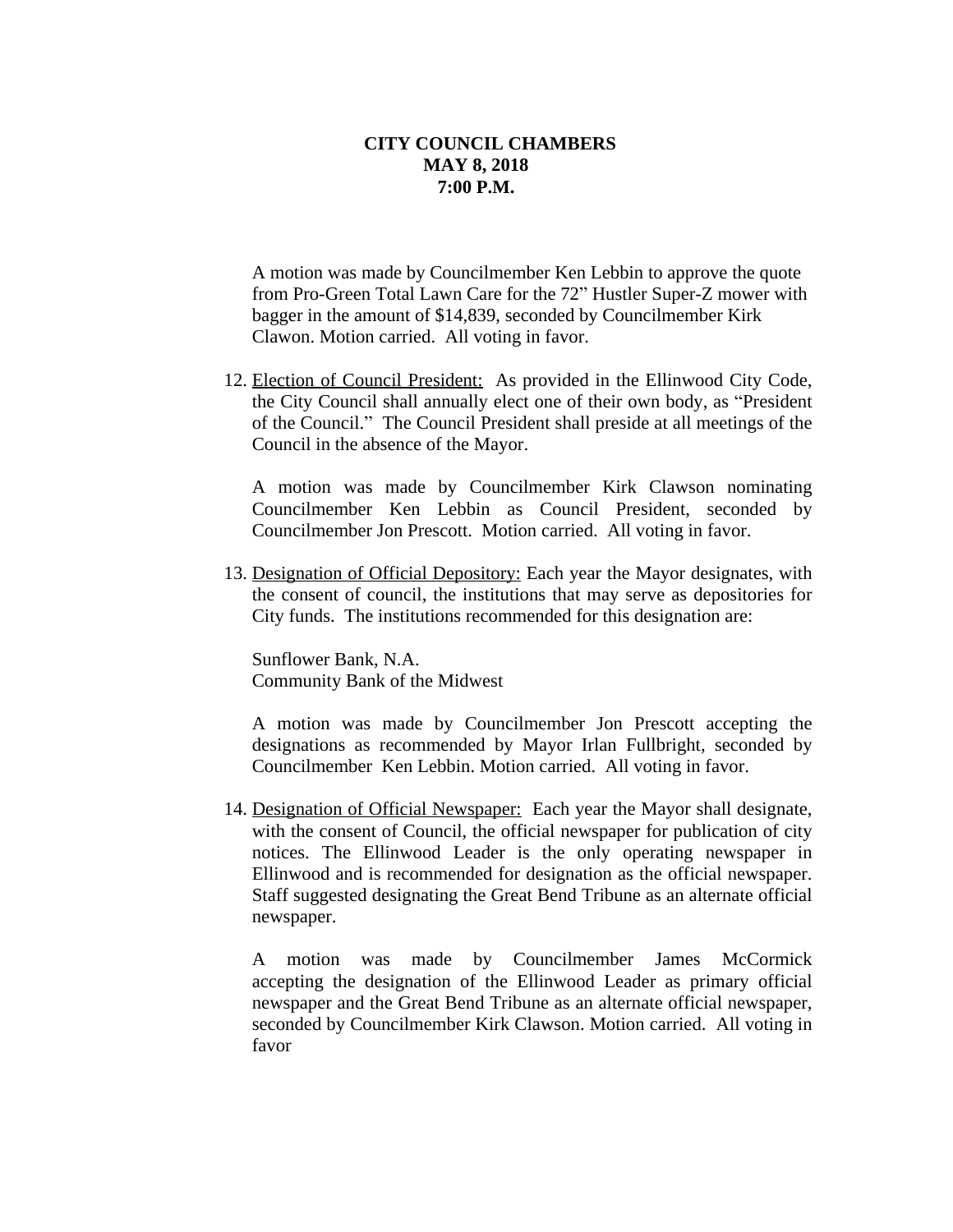15. Appointment of Fire Committee: Each year the Mayor appoints two members of the council to represent the City in discussion with the two townships for contractual services to the fire district. This appointment is subject to council approval. Generally, the townships each pay 1/3 of the operating costs plus ½ of the direct rural equipment costs.

Mayor Fullbright recommends appointment of Councilmembers James McCormick and Alan Brauer to the Fire Committee. A motion was made by Councilmember Kirk Clawson to accept the appointments as submitted by Mayor Irlan Fullbright, seconded by Councilmember Jon Prescott. Motion carried. All voting in favor.

16. Executive Session for Non-Elected Personnel: An executive session is requested for discussion of job performance of non-elected personnel pursuant to KSA 45-221(a)(26) and KSA 75-4319. A motion was made by Councilmember Ken Lebbin to recess into executive session for discussion of job performance of non-elected personnel pursuant to KSA 45-221 (a) (26) and KSA 75-4319 for fifteen minutes (15), with Robert Peter, city attorney and Chris Komarek city administrator present and that the council meeting will reconvene in the council chambers, seconded by Councilmember Jon Prescott. Motion carried. All voting in favor. The governing body recessed into executive session at 8:30 p.m.

Meeting reconvened at 8:45 p.m. No action taken. A motion was made by Councilmember Ken Lebbin to recess into executive session for an additional twenty (20) minutes for discussion of job performance of nonelected personnel pursuant to KSA 45-221 (a) (26) and KSA 75-4319 with Robert Peter, city attorney and Chris Komarek, city administrator present and that the council meeting will reconvene in the council chambers, seconded by Councilmember Jon Prescott. Motion carried. All voting in favor. The governing body recessed into executive session at 8:45 p.m.

Meeting reconvened at 9:05 p.m. No action taken. A motion was made by Councilmember Ken Lebbin to recess into executive session for an additional ten (10) minutes for discussion of job performance of nonelected personnel pursuant to KSA 45-221 (a) (26) and KSA 75-4319 with Robert Peter, city attorney and Chris Komarek, city administrator present and that the council meeting will reconvene in the council chambers, seconded by Councilmember Jon Prescott. Motion carried. All voting in favor. The governing body recessed into executive session at 9:10 pm.

Meeting reconvened at 9:20 p.m. No action taken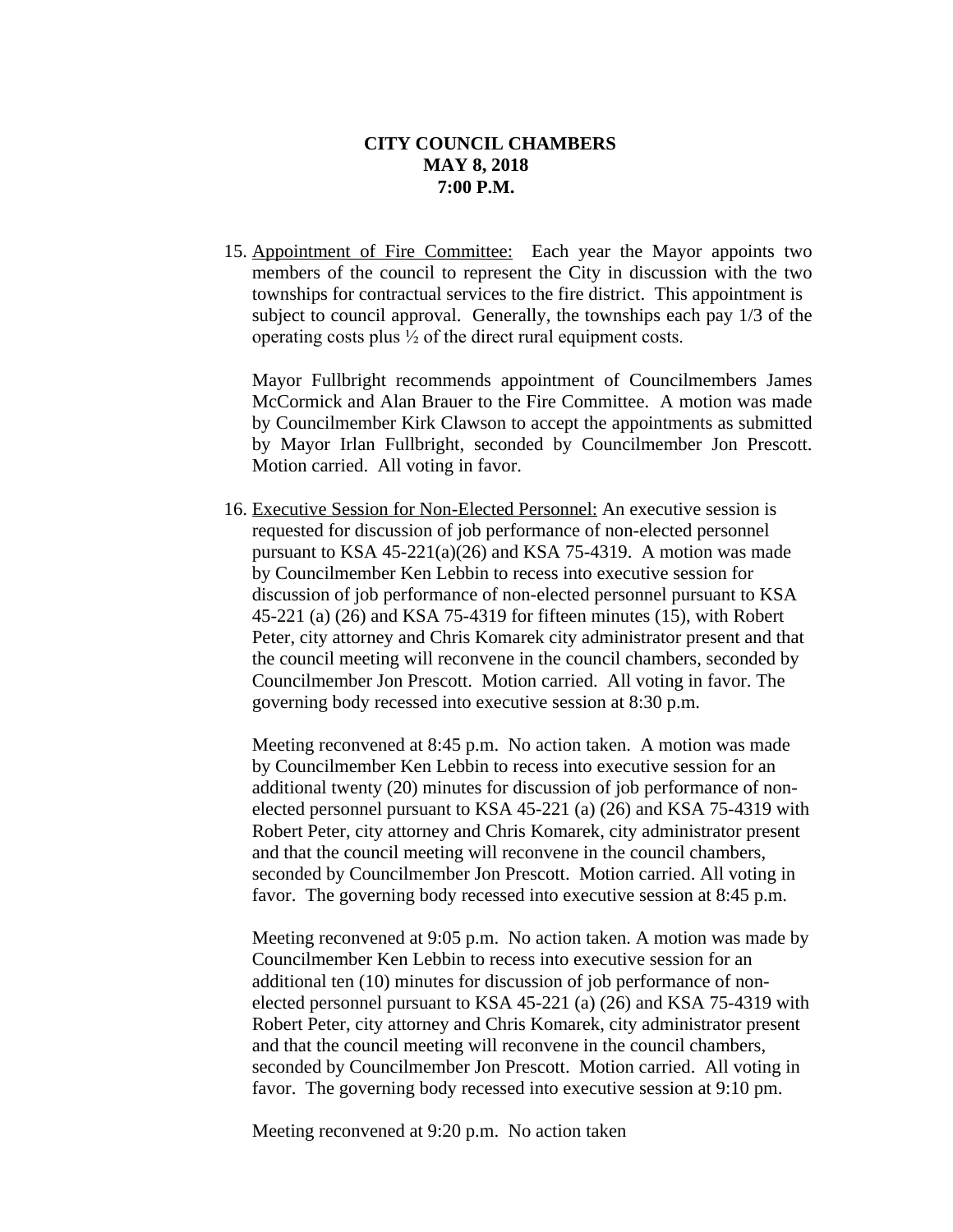- 17. Annual Appointment of Department Directors: As provided by City Code, the Mayor, with consent of council, may appoint the city officers/directors. This issue was tabled.
- 18. City Administrator Contract Review: After some discussion, a motion was made by Councilmember Jon Prescott to approve a 4% increase in the City Administrator salary and increase the monthly car allowance to \$500 per month, seconded by Councilmember Kirk Clawson. Motion carried. All voting in favor.

# H. **REPORTS**:

- 1. Municipal Court Report: Presented to Council was the Municipal Court Report for April, 2018.
- 2. Utilities Production Report: Presented to Council was the Utilities Production Report.
- 3. Staff Reports:
	- a) Staff reported an insurance dividend check in the amount of \$19,249 was received from EMC Insurance group.
	- b) Staff reported that weed letters and junk vehicle letters continue to be sent out.
	- c) Staff reported city crews have been doing maintenance on the bandshell and working on the water main on Wilhelm street. City office staff have been working on the city newsletter.
	- d) Staff is considering hiring part-time help for the summer.
	- e) Staff gave an update on the street project on 1<sup>st</sup> street and explained a gas line was exposed and additional work is on hold until the gas company gets the line buried.
	- f) Staff reported the storm sewer work up north has been completed.
	- g) Staff reported the city has received the permit from the Kansas Division of Water Resources for Corey Long's driveway work, however is still waiting on the permit from the county.
	- h) Staff requested council to consider a special meeting to review the Zoning Ordinance on May 21<sup>st</sup>.